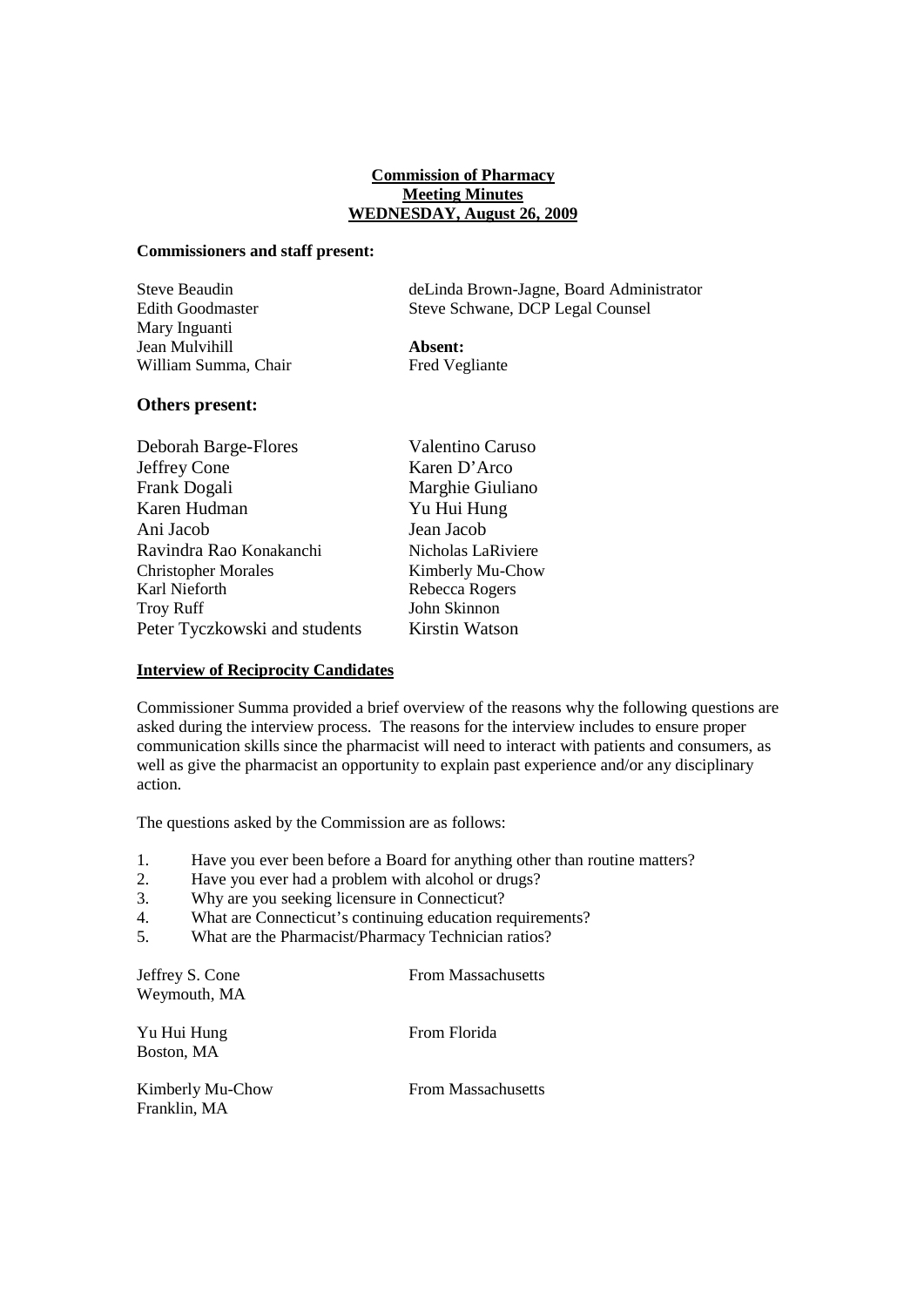| Anitha Palamakula<br>Rockville, MD  | From Michigan     |
|-------------------------------------|-------------------|
| Rebecca D. Rogers<br>Rocky Hill, CT | From New York     |
| Cheryl L. Sullivan<br>Greene, RI    | From Rhode Island |
| John H. Voorhies<br>Kent, WA        | From Louisiana    |

**Commission action:** A motion was made by Commissioner Beaudin, seconded by Commissioner Inguanti and a vote of 5-0 was passed approving the above applicants for licensure by reciprocity.

# **First Time Managers**

Commissioner Summa summarized the responsibilities of those appearing as first-time pharmacy managers and the reason for their appearance before the Commission. (A handout which has answers to questions first-time managers may have will be sent via e-mail directly to the pharmacists who appear today.) Commissioner Summa also emphasized the importance of the pharmacy manager's role as opposed to the front-store manager (in many retail settings).

Commissioner Inguanti provided first-time managers with a brief overview of reporting errors and the MedWatch program. (A link to the web site is being sent to them via e-mail as well.)

| Deborah Barge Flores | Target Pharmacy #2361 |
|----------------------|-----------------------|
| PCT.11135            | Trumbull              |
| Nicholas Lariviere   | Walgreens #3359       |
| PCT.10150            | Stratford             |
| Karen D'Arco         | CVS/Pharmacy #893     |
| PCT.10954            | Plainville            |

#### **Application for Pharmacy Internship**

Rashmi Gupta Ravindra Rao Konakanchi

**Commission action:** The above applicants were accepted for internships as foreign pharmacy graduates.

#### **New Pharmacy Applications**

Main Street Pharmacy Jean Jacob, PIC 1005 Main Street Bridgeport, CT 06604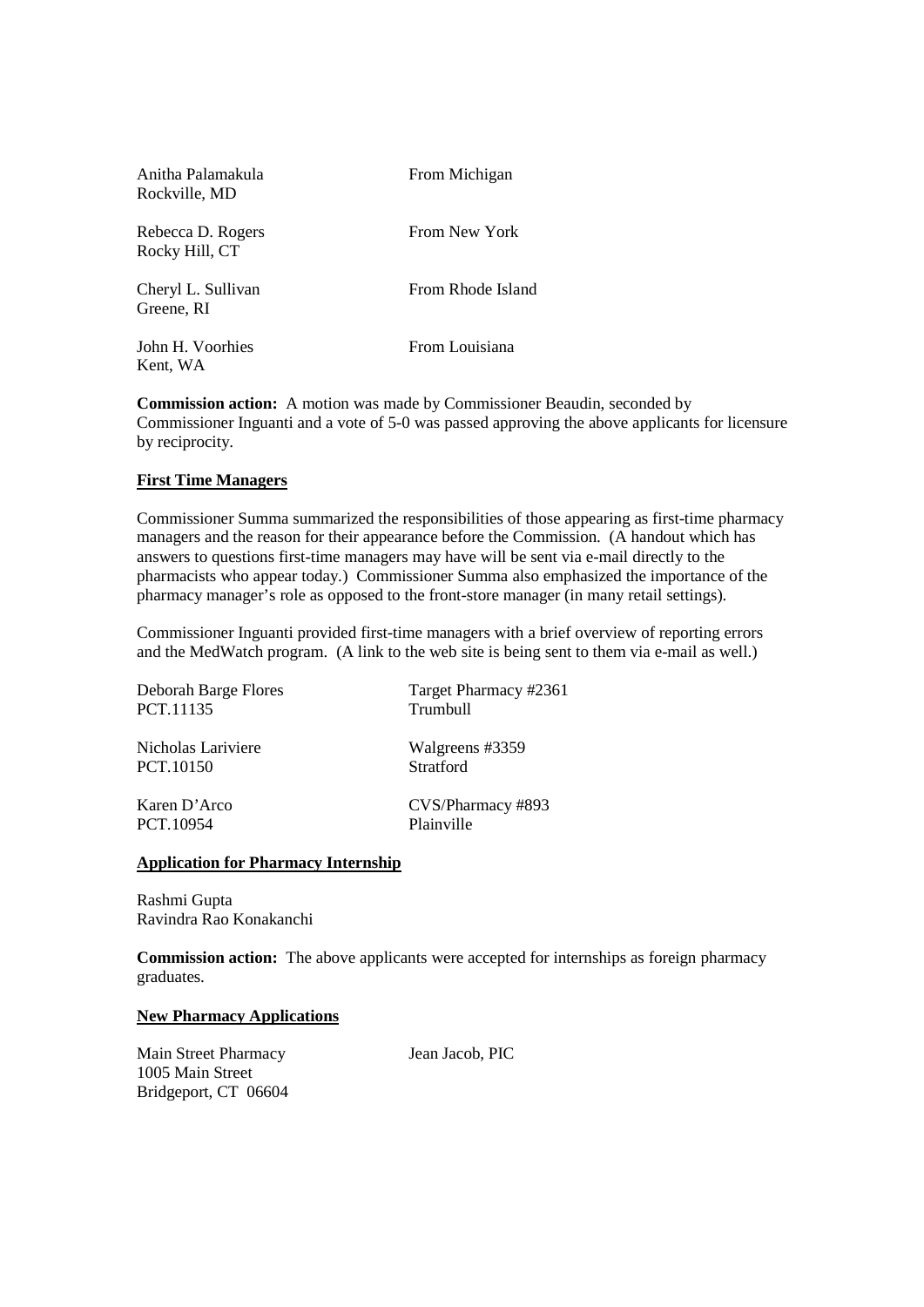#### Rite Aid Pharmacy Benjamin Timakov, PIC

500 Queen Street Southington, CT 06489

**Commission action**: A motion was made by Commissioner Goodmaster, seconded by Commissioner Inguanti and a vote of 5-0 was passed approving the above new pharmacy applications.

# **Legal Matters**

# **DN 09-702** and **09-703**

**Summary**: In this matter, the Drug Control Division investigated the theft or diversion of drugs from a The Medicine Center/Senior Care pharmacy (PCY.1815). The department tried to determine if the pharmacy failed to store drugs in a manner to prevent this diversion or failed to properly supervise the technician involved in the diversion.

*The pharmacy is placed on probation for two years and is required to pay a \$7,500 civil penalty. During the probationary period, the pharmacy must conduct drug audits and inventories. The pharmacist manager, William Carlone (PCT.6074) receives a Letter of Reprimand.*

# **DN 09-790**

**Summary**: Pharmacist John Morassi (PCT.8620)dispensed a generic drug even though the prescription stated that no substitution for the brand name drug should be made. *After reviewing all the facts in this case, the department believes that a Letter of Reprimand is the appropriate remedy. This recommendation was accepted/approved by the Commission.*

# **DN 09-831**

**Summary**: Pharmacist Gerard Bepko's license (PCT.6472) was suspended by agreement on June 18, 2008. The Department is satisfied that this Mr. Bepko has taken the necessary steps to regain his license. He has a record of drug counseling, negative drug screens, and has provided the department with a letter from his counselor recommending reinstatement. *The approved agreement is typical for this kind of situation.*

# **DN 09-612**

**Summary**: Pharmacist Jeffrey Parkosewich (PCT.8415) was allegedly negligent in filling a prescription at a hospital pharmacy. An administrative Complaint was issued and a hearing had been scheduled for the August meeting. In lieu of a hearing, the Mr. Parkosewich has agreed to settle this matter.

*The approved agreement is for six month probation, a Letter of Reprimand and a continuing education course.* 

# **Other Legal**

John P. Skinnon appeared before the Commission to request a change in one of the conditions of his current probation (per e-mail to Commissioner Goodmaster and Attorney Schwane). Mr. Skinnon requested that he return to work as a pharmacist with very strict conditions, including not filling prescriptions for him or family members.